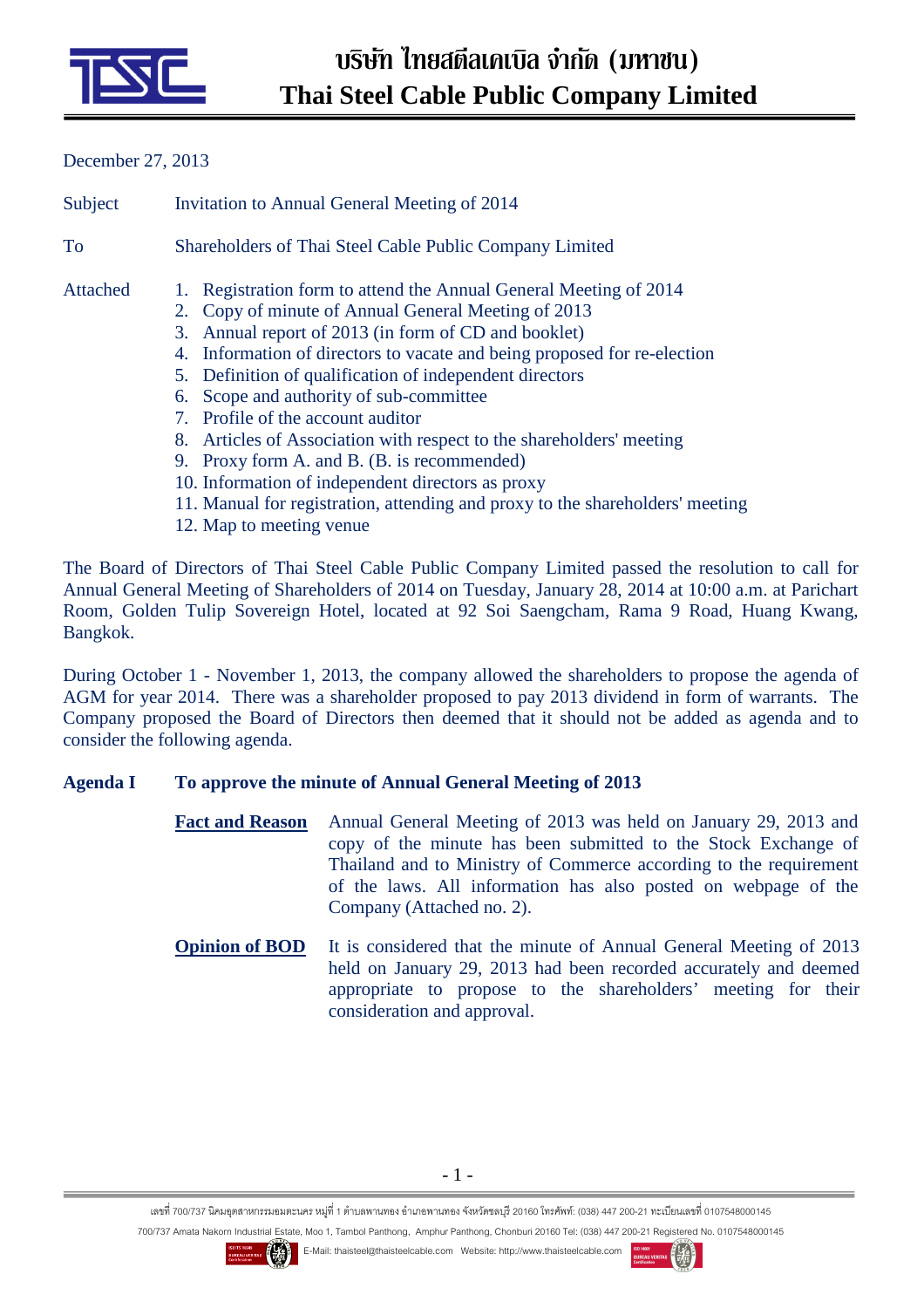

# **Agenda II To acknowledge performance of 2013**

- **Fact and Reason** The Company had summarized the operating performance and significant changes in 2013 as appears in Annual Report of 2013 and sent to shareholders as well as this invitation letter (Attached no. 3).
- **Opinion of BOD** It is deemed appropriate that the shareholders' meeting should acknowledge the operating performance of the Company in 2013.

### **Agenda III To approve Balance Sheet and Profit and Loss Statement for year ended September 30, 2013**

**Fact and Reason** According to article 112 of Public Company Act and Article of Association of the Company no. 41, the Board of Directors shall prepare for the Balance Sheets and Profit and Loss Statement audited by certified public accountants at end of fiscal year and proposed to the shareholders in Annual General Meeting for consideration and approval. Detail concerned in this regard appears in Annual Report (Attached no. 3) which can be summarized as followed:

| <b>Item</b>                | <b>Amount</b>       |       |
|----------------------------|---------------------|-------|
| <b>• Total Assets</b>      | <b>Million Baht</b> | 2,597 |
| <b>• Total Liabilities</b> | <b>Million Baht</b> | 925   |
| <b>• Total Revenues</b>    | <b>Million Baht</b> | 3,733 |
| • Total Expenses           | <b>Million Baht</b> | 3,379 |
| • Net Profit               | <b>Million Baht</b> | 321   |
| • Earnings per Share       | Baht / share        | 1.23  |

**Opinion of BOD** It is considered that the shareholders should approve Balance Sheet and Profit and Loss Statement for year ended September 30, 2013, audited and verified by certified public accountants from United Auditing PKF Limited, and passed the consideration from Audit Committee.

#### **Agenda IV To approve the legal reserve and dividend payment for year 2013**

- **Fact and Reason** The Company set forth policy of dividend payment at not less than 25% of annual net profit. In 2013, the Company gained net profit at Baht 320,728,664 In this regard, the Company is subject to allocate not less than 5% of annual net profit as the legal reserve until the amount reaches 10% of registered capital.
- **Opinion of BOD** It is appeared that the legal reserve of the Company had reached 10% of its registered capital, so there is no necessity to allocate the addition. The Meeting then proposed the dividend payment at Baht 0.80 per share which equals to Baht 207,840,000 or 65% of net profit of 2013. The Company had paid the interim dividend at Baht 0.30 per share in June 2013, therefore the existing sum is Baht 0.50 per share

เลขที 700/737 นิคมอุตสาหกรรมอมตะนคร หมู่ที 1 ตําบลพานทอง อําเภอพานทอง จังหวัดชลบุรี 20160 โทรศัพท์: (038) 447 200-21 ทะเบียนเลขที 0107548000145



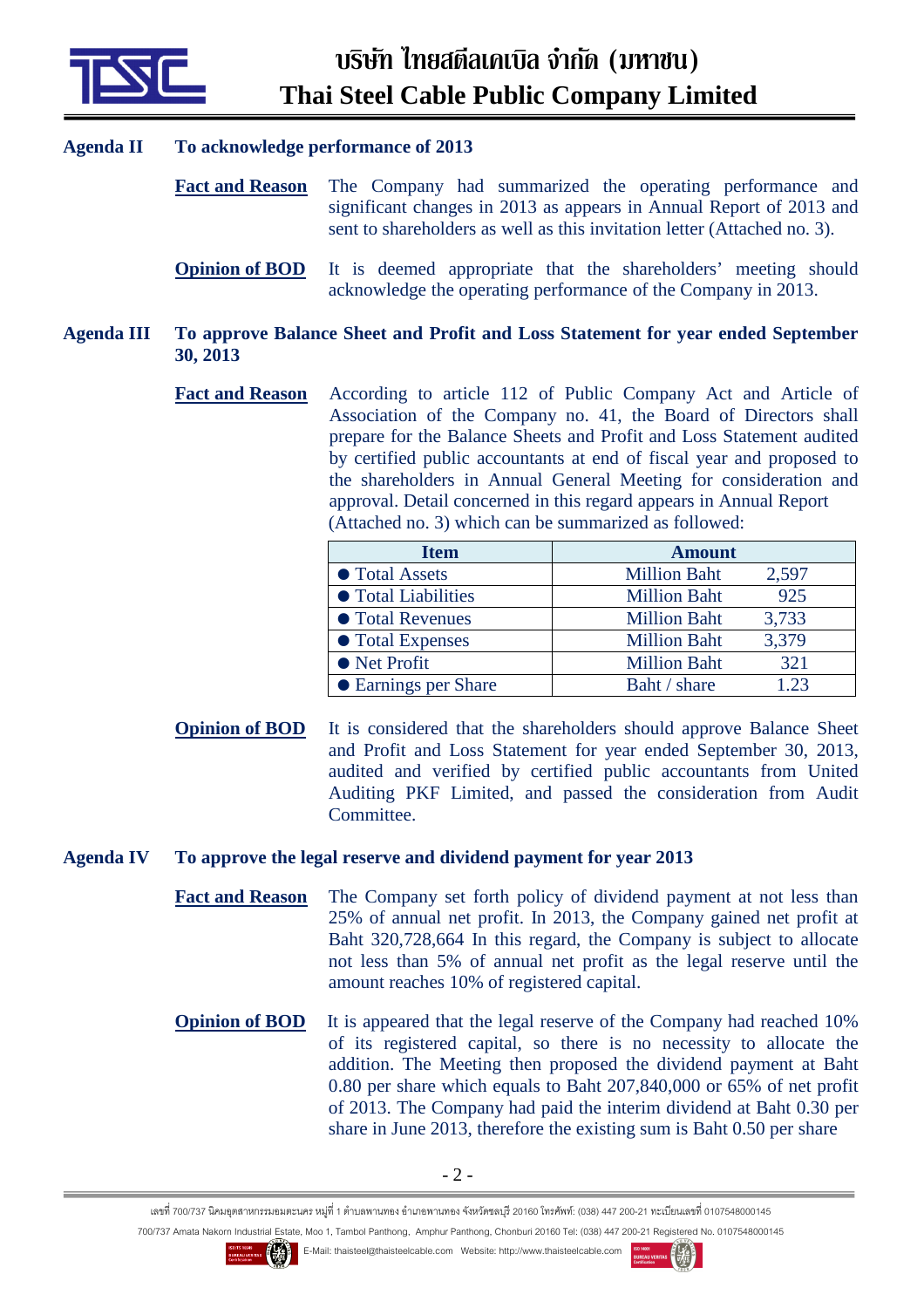

 which equals to Baht 129,900,000. The dividend would be paid from net profit under BOI promotion so the withdrawing tax would be waived.

The Board of Directors prepared record of shareholders that eligible to attend the meeting on December 11, 2013 and collect name list according to Article 225 by closing share transfer on December 12, 2013 and receive dividend payment on February 4, 2014 and collect name list according to Article 225 by closing share transfer on February 5, 2014. The dividend will be paid within February 27, 2014.

Note that the right of shareholders to receive dividend is still not final as it has yet approve by shareholders.

The past payment record is as below:

| <b>Details of Payment</b>                 | 2012   | 2013   |
|-------------------------------------------|--------|--------|
| • Net Profit (Million Baht)               | 154    | 321    |
| • Number of Shares (Million Share)        | 259.80 | 259.80 |
| • Total Dividend Payment (Baht per Share) | 0.50   | 0.80   |
| • Total Dividend (Million Baht)           | 130    | 208    |
| • Dividend Ratio (Percentage              | 84     |        |

#### **Agenda V To approve the replacement of Directors to vacate**

**Fact and Reason** According to article 71, Public Company Act and Article of Association of the Company no. 18, the directors of the Company shall vacate from office in the number of 1/3 of total number of directors. The directors vacated the office may be re-elect. Presently, there are 4 directors duly required to vacate as follows:

| 1. Mr. Choothong Patanatmarueng Vice Chairman |           |                                               |
|-----------------------------------------------|-----------|-----------------------------------------------|
| 2. Mr. Sarit                                  |           | Patanatmarueng Director, Nomination Committee |
| 3. Mr. Kazuhiro                               | Takeshita | Director                                      |
| 4. Mr. Kavee                                  | Vasuvat   | Independent Director,                         |
|                                               |           | Chairman of the Audit Committee,              |
|                                               |           | <b>Chairman of the Remuneration</b>           |

During October 1 - November 1, 2013, the Company allowed the shareholders to propose the qualified candidate in replacement to the Directors to vacate in 2014 according to criteria and conditions set forth by the Company. There was no shareholder made proposal.

**Committee** 

As those with vested interest refrained from consideration, the Nomination Committee, excluded those with vested interest, had considered the qualified individuals with knowledge, capabilities and experiences in sake of the Company, then proposed to re-elect all 4 directors vacated from office to resume their positions. Information of 4 directors and qualification of independent directors appears in the attachment (Attached no. 4 and 5).

- 3 -

เลขที 700/737 นิคมอุตสาหกรรมอมตะนคร หมู่ที 1 ตําบลพานทอง อําเภอพานทอง จังหวัดชลบุรี 20160 โทรศัพท์: (038) 447 200-21 ทะเบียนเลขที 0107548000145



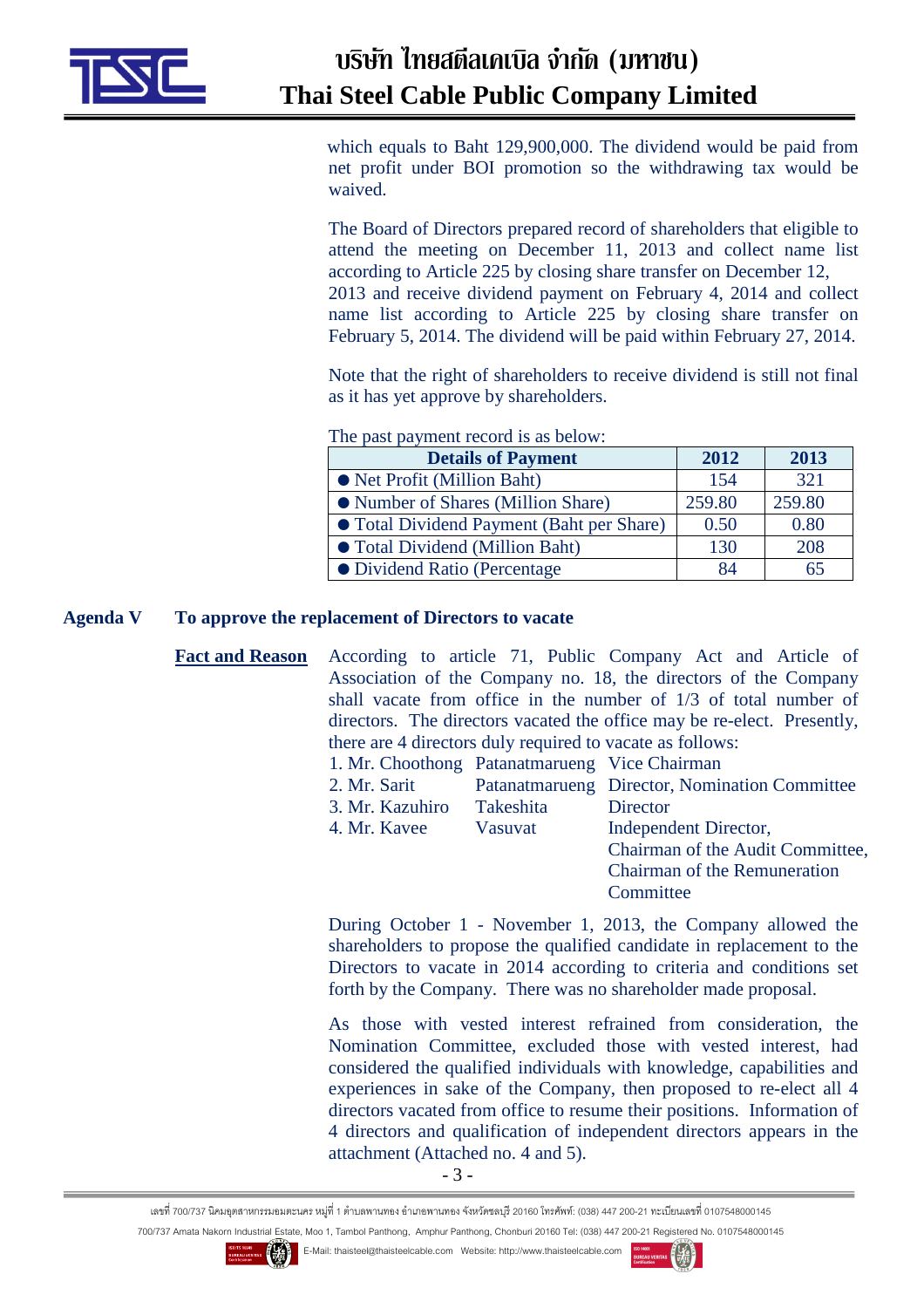

Note that the Company set forth qualification of independent directors beyond the minimum requirement of Stock Exchange Commission (SEC) and Stock Market of Thailand (SET) that the shareholding in the Company of the Independent Directors shall not exceed 0.5% of total voting shares.

**Opinion of BOD** The Board of Directors, excluded those with vested interest, agreed with proposal of the Nomination Committee and deemed appropriate to propose the Meeting to re-elect 4 directors vacated from office to resume their position as follows: 1. Mr. Choothong Patanatmarueng Vice Chairman 2. Mr. Sarit Patanatmarueng Director, Nomination Committee 3. Mr. Kazuhiro Takeshita Director

4. Mr. Kavee Vasuvat Independent Director, Chairman of the Audit Committee, Chairman of the Remuneration **Committee** 

## **Agenda VI To approve the remuneration of Directors and Sub-committee for year 2014**

Fact and Reason In order to comply with article 24 of Association of the Company, it is required that remuneration of directors shall be specified by the shareholders' meeting. The Remuneration Committee has determined prudently so the remuneration of directors and sub-committee are provided appropriately to the duty and responsibility as followed:

| <b>Remuneration of Committee</b><br>and Sub-Committee                                                                                                                  | 2013                              | 2014                       |  |
|------------------------------------------------------------------------------------------------------------------------------------------------------------------------|-----------------------------------|----------------------------|--|
| Totaling not more than                                                                                                                                                 | Baht 5,000,000                    | Baht 6,000,000             |  |
| 1. Meeting fee (per attendance)<br>• Chairman of director<br>• Director, sub-committee*                                                                                | Baht 35,000<br><b>Baht 25,000</b> | Baht 35,000<br>Baht 25,000 |  |
| (*Sub-committee comprised of Audit Committee, Remuneration<br>Committee, and Nomination Committee. Scope and authority of sub-<br>committee appeared in Attached no.6) |                                   |                            |  |
| 2. Director bonus in certain rate<br>of dividend paid from annual   1.50% in 2012<br>performance.                                                                      |                                   | 1.50% in 2013              |  |

**Opinion of BOD** It is deemed appropriate that the shareholders' meeting shall approve the remuneration of directors and sub-committees in 2014 as per proposal and consideration of Remuneration Committee.

เลขที 700/737 นิคมอุตสาหกรรมอมตะนคร หมู่ที 1 ตําบลพานทอง อําเภอพานทอง จังหวัดชลบุรี 20160 โทรศัพท์: (038) 447 200-21 ทะเบียนเลขที 0107548000145



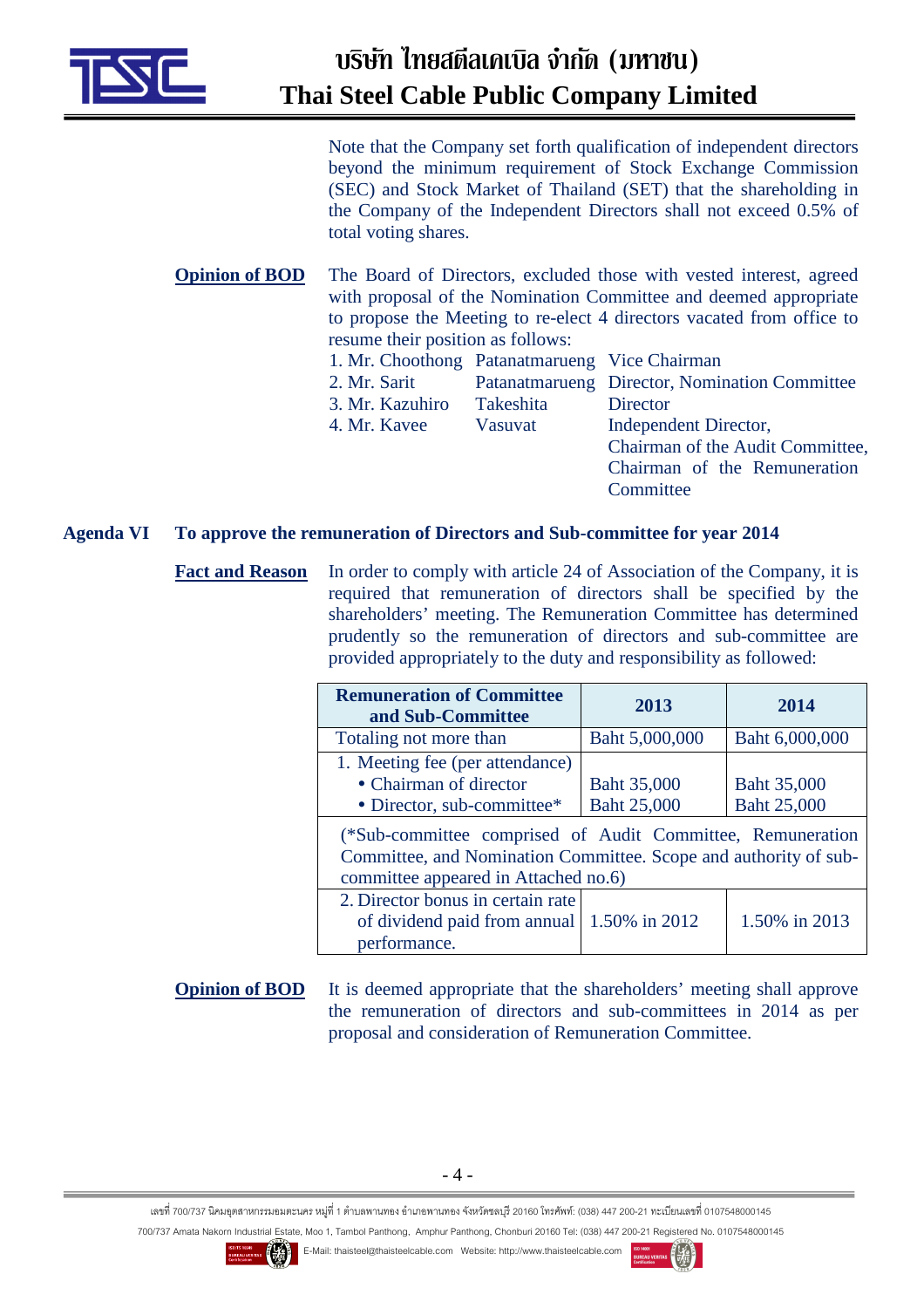

# **Agenda VII To approve accounting auditor appointment and audit fee of 2014**

Fact and Reason Due to the lack of auditor entitled for list company, the current auditor, United Auditing Limited, had withdraw itself out of the approval of the SEC. The Company shall then change auditor to Ernst & Young Office Limited upon the comparison with peers as followed.

| No.                 | <b>Items</b>                    | Ernst $\&$<br>Young | <b>KPMG</b><br>Phoomchai | <b>Price</b><br>Waterhouse<br><b>Coopers</b> | <b>United</b><br><b>Auditing</b><br><b>Limited</b> |
|---------------------|---------------------------------|---------------------|--------------------------|----------------------------------------------|----------------------------------------------------|
| $\mathbf{1}$        | <b>Annual Audit</b><br>(Baht)   | 600,000             | 1,080,000                | 950,000                                      | 330,000                                            |
| $\overline{2}$      | <b>Quarter Review</b><br>(Baht) | 450,000             | 360,000                  | 450,000                                      | 240,000                                            |
| 3                   | <b>BOI</b> (Baht)               | 200,000             | 210,000                  | 300,000                                      | 70,000                                             |
| <b>Total (Baht)</b> |                                 | 1,250,000           | 1,650,000                | 1,700,000                                    | 640,000                                            |

 The Audit Committee considered the experience in industry, amount of auditor entitled for listed companies, audit fee, and the independency, then proposed to the Board of Directors to present to Shareholders' Meeting to approve the appointment of accounting auditor, either: Mr. Khitsada Lerdwana, Registered Accountant No. 4958 and/or Ms. Vissuta Jariyathanakorn, Registered Accountant No. 3853 and/or Ms. Sumalee Reewarabandith, Registered Accountant No. 3970, of Ernst & Young Office Limited as the accounting auditor of 2014 upon the fee at Baht 1,050,000, excluded the fee of BOI auditing at Baht 200,000.

Note that the accounting auditor has no relation or vested interest with the Company, executives, major shareholders, including related person in manner that may cause effect to perform service independently.

**Opinion of BOD** The Board of Directors, by the consideration and recommendation of the Audit Committee, deemed it appropriate for the shareholders' meeting to appoint the auditor and determine audit fee of 2014 as per proposed.

# **Agenda VIII To consider others (if any)**

The Company hereby invites the shareholders to attend the meeting according to the above date and venue. The shareholders shall present document as indicated in attached. The attendance registration shall begin at 8:00 a.m., Tuesday, January 28, 2014.

The shareholder would like to assign the proxy to person or to independent directors (as listed in Attached no. 11), please fill in proxy form either form A. or B., whereas B. is recommended. (Attached no. 9)

เลขที 700/737 นิคมอุตสาหกรรมอมตะนคร หมู่ที 1 ตําบลพานทอง อําเภอพานทอง จังหวัดชลบุรี 20160 โทรศัพท์: (038) 447 200-21 ทะเบียนเลขที 0107548000145 700/737 Amata Nakorn Industrial Estate, Moo 1, Tambol Panthong, Amphur Panthong, Chonburi 20160 Tel: (038) 447 200-21 Registered No. 0107548000145